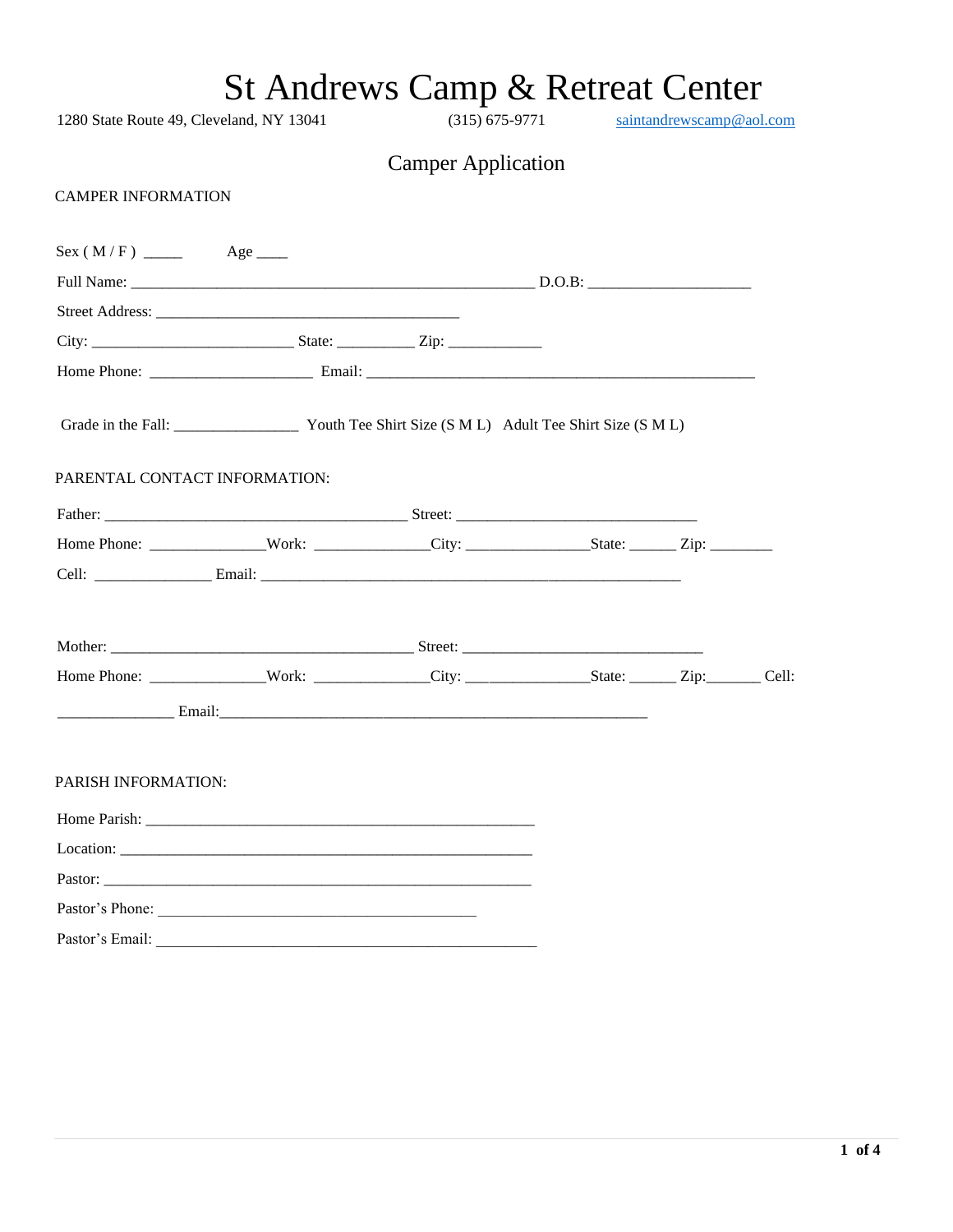| 1280 State Route 49, Cleveland, NY 13041 (315) 675-9771 saintandrewscamp@aol.com                     |  |  |  |  |  |  |
|------------------------------------------------------------------------------------------------------|--|--|--|--|--|--|
| <b>HEALTH CARE PROVIDER INFORMATION:</b>                                                             |  |  |  |  |  |  |
| Name: Phone: Phone:                                                                                  |  |  |  |  |  |  |
| $City:$ State: $Zip:$                                                                                |  |  |  |  |  |  |
| <b>EMERGENCY CONTACT INFORMATION:</b>                                                                |  |  |  |  |  |  |
|                                                                                                      |  |  |  |  |  |  |
|                                                                                                      |  |  |  |  |  |  |
|                                                                                                      |  |  |  |  |  |  |
|                                                                                                      |  |  |  |  |  |  |
|                                                                                                      |  |  |  |  |  |  |
|                                                                                                      |  |  |  |  |  |  |
| Home:: _____________________City:____________________________State: ________Zip: ___________________ |  |  |  |  |  |  |
|                                                                                                      |  |  |  |  |  |  |
|                                                                                                      |  |  |  |  |  |  |
|                                                                                                      |  |  |  |  |  |  |

Acceptance at St. Andrew's Camp is determined without regard to race, gender or national origin.

St. Andrew's Camp complies with the Public Health and Accreditation Laws of the State of New York. We are:

- Licensed by the New York State Department of Health;
- $\bullet$ Inspected twice yearly;
- $\bullet$ Inspection reports are filed with the Oneida County Department of Health, 520 Seneca St., Utica, NY 13502

I understand that if my child's application is approved I will receive the Camper/Parent Packet which will request information which must be submitted - both myself and my child. I agree to read this material and review it with my child. Materials that need to be returned to the camp no later than June 1. I understand that as violation of rules may lead to dismissal from camp and I will be able to pick up my child, if called to do so, within 24 hours of any serious disciplinary issues.

I give permission for my child to participate in all camp activities.

I give permission and consent to allow photographs of my child to be taken during camp session activities. I further give permission and consent that any such photographs may be published and used by St Andrews Camp to illustrate and promote the camp experience and programs

| Parent's Signature:<br>Jate |
|-----------------------------|
|-----------------------------|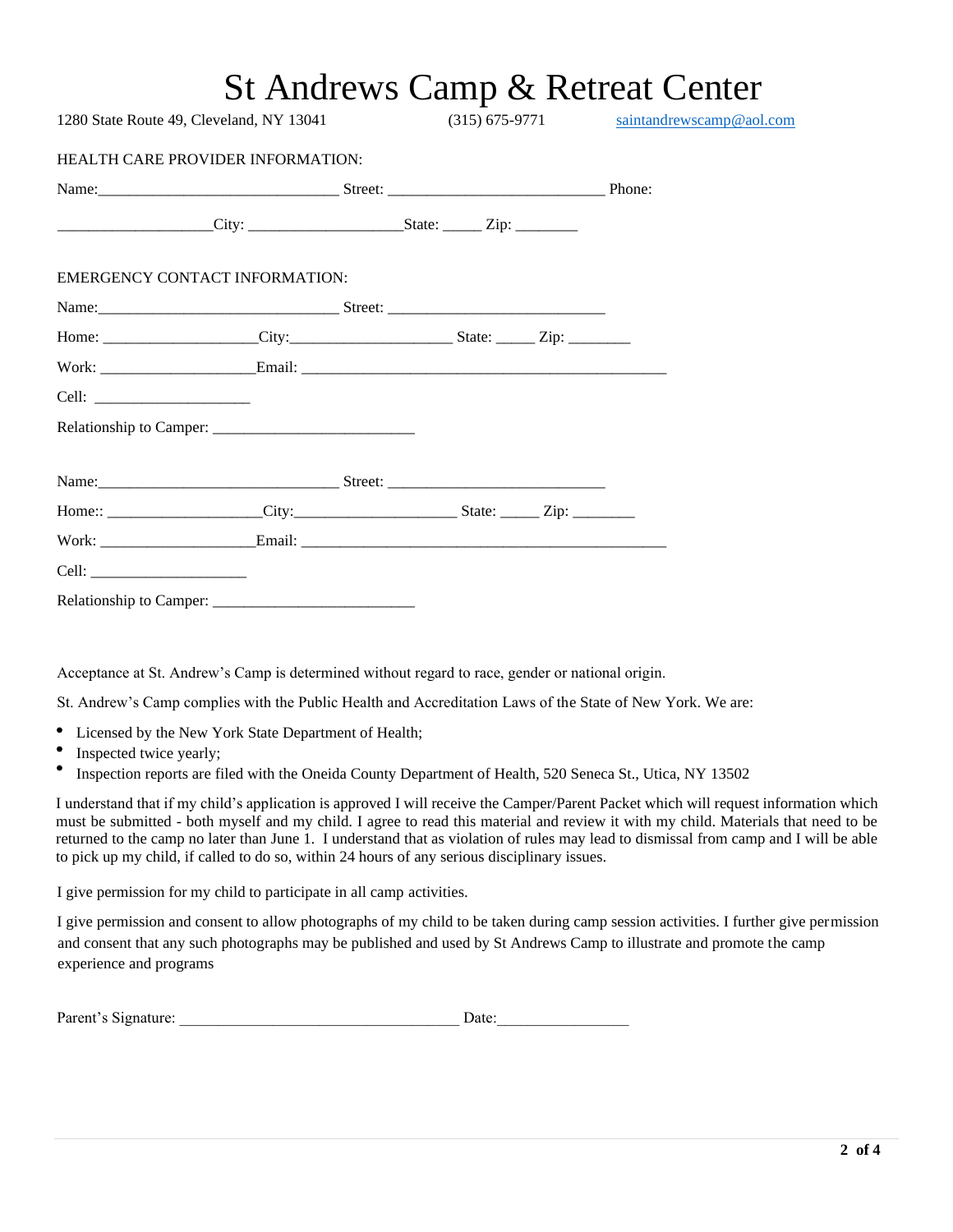| 1280 State Route 49, Cleveland, NY 13041                                                                                                                                  | $(315) 675 - 9771$              | saintandrewscamp@aol.com |  |  |  |  |
|---------------------------------------------------------------------------------------------------------------------------------------------------------------------------|---------------------------------|--------------------------|--|--|--|--|
| Tuition is \$350 per week. (Family Week is \$550 for the family). At least one week's tuition is due with the application                                                 |                                 |                          |  |  |  |  |
| Tuition for additional weeks is due one week in advance.                                                                                                                  |                                 |                          |  |  |  |  |
| Campers must arrive at the beginning of a session.<br>Please select the weeks your child will be attending below.                                                         |                                 |                          |  |  |  |  |
| The Regular Camping Program is for ages $7 - 13$ .                                                                                                                        | Minimum age for Teen Week is 13 |                          |  |  |  |  |
| Week 1 (Family Week July 3 - 8)                                                                                                                                           |                                 |                          |  |  |  |  |
| Week 2 (Horse Week ONE July 10 - 16)<br>ப                                                                                                                                 |                                 |                          |  |  |  |  |
| Week 3 (MishMash Week July 17 - 23)                                                                                                                                       |                                 |                          |  |  |  |  |
| Week 4 (Horse Week TWO July 24 – July 30)                                                                                                                                 |                                 |                          |  |  |  |  |
| Week 5 (Teen Week July $31 -$ August 6)                                                                                                                                   |                                 |                          |  |  |  |  |
| Check-in time is Sunday 1 PM - 3 PM (except Family Week, check -in Sunday 3 PM)                                                                                           |                                 |                          |  |  |  |  |
| Check-out is Saturday 12 Noon - 3 PM (except Family Week, check out Friday)                                                                                               |                                 |                          |  |  |  |  |
| Horse Week Stable Fee \$90                                                                                                                                                |                                 |                          |  |  |  |  |
| Transportation \$20 Pick Up from Syracuse                                                                                                                                 |                                 |                          |  |  |  |  |
| Transportation \$20 Return to Syracuse                                                                                                                                    |                                 |                          |  |  |  |  |
| All Syracuse pick-ups must be approved by the Camp Director at least one week in advance.<br>Total \$0.00                                                                 |                                 |                          |  |  |  |  |
| If someone other than yourself is picking up your child, a written statement must be on file before the camper is released. Please call<br>the camp for this information. |                                 |                          |  |  |  |  |
|                                                                                                                                                                           |                                 |                          |  |  |  |  |
|                                                                                                                                                                           |                                 |                          |  |  |  |  |
| Signature of Parent/Guardian taking camper home                                                                                                                           |                                 |                          |  |  |  |  |

To be signed at time of departure from camp, unless you are having the child use public transportation.